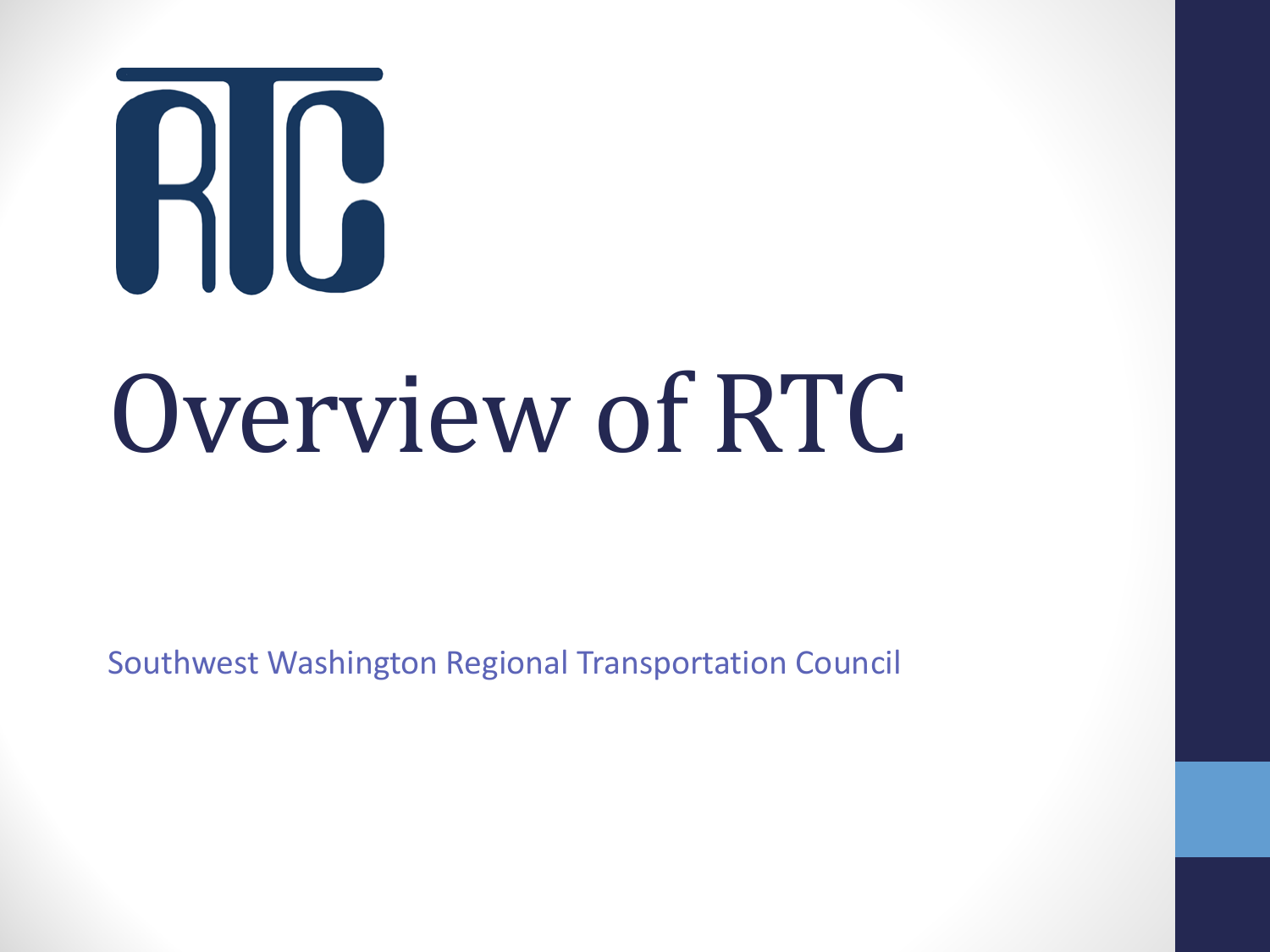## RTC Agency Structure

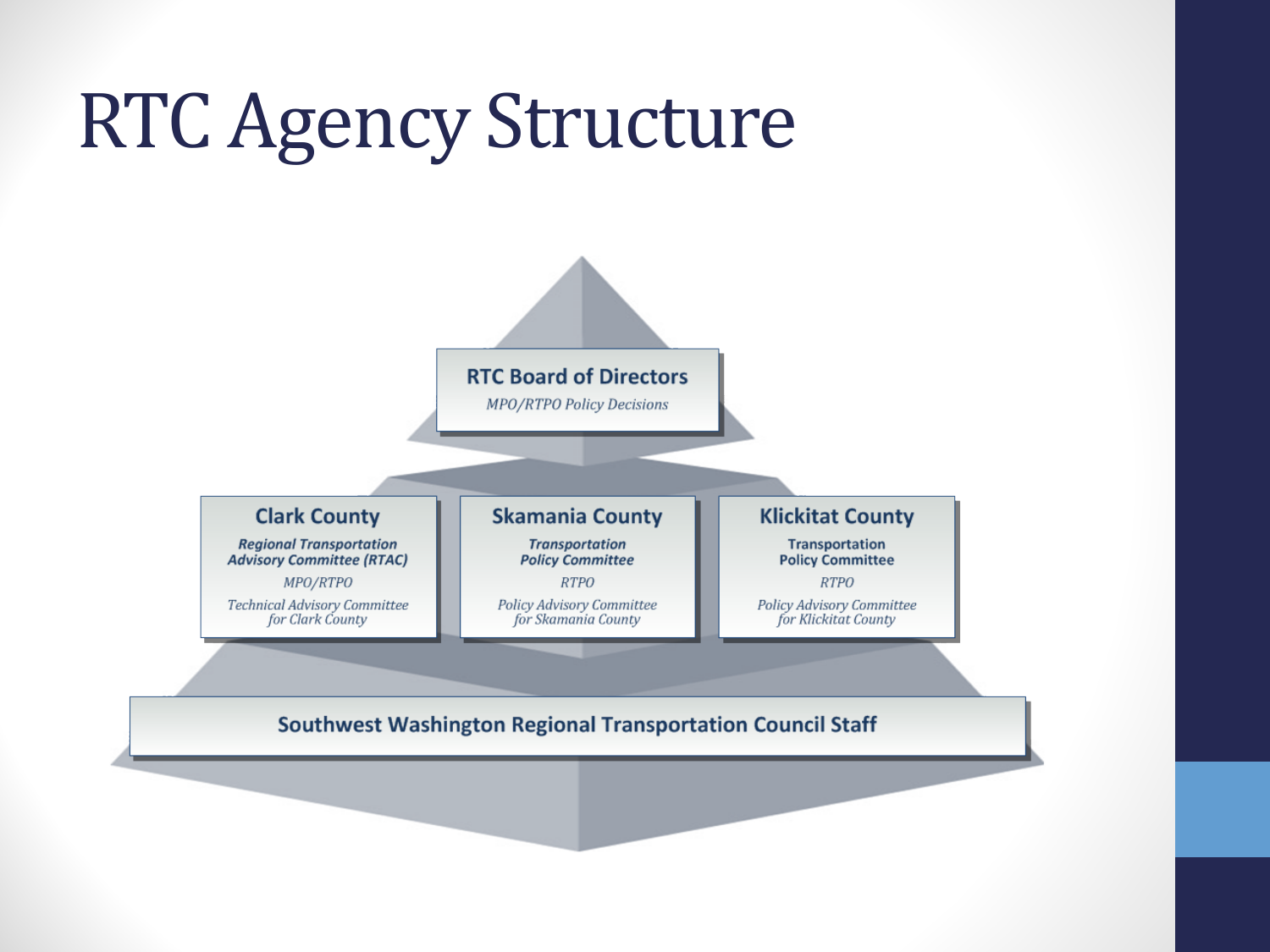## RTC Board of Directors

#### *Voting Members***:**

**Clark County 3 Councilors 3 Councilors** Klickitat County 1 Elected Official Skamania County **12 Elected Official** City of Vancouver 2 Representatives **Camas / Washougal 1 Elected Official** Battle Ground / Ridgefield / La Center / Yacolt 1 Elected Official Ports of Vancouver / Ridgefield / Camas-Washougal 1 Port Commissioner Clark County Public Transportation Benefit Area (C-TRAN) Executive Director Washington State Department of Transportation SW Region Administrator Oregon Department of Transportation and Regional Administrator Metro 1 Council Member

#### *Ex-officio Members:*

14th Legislative District 3 Legislative Members 17th Legislative District 3 Legislative Members 18th Legislative District **3** Legislative Members 20th Legislative District **3** Legislative Members Alth Legislative District **3** Legislative members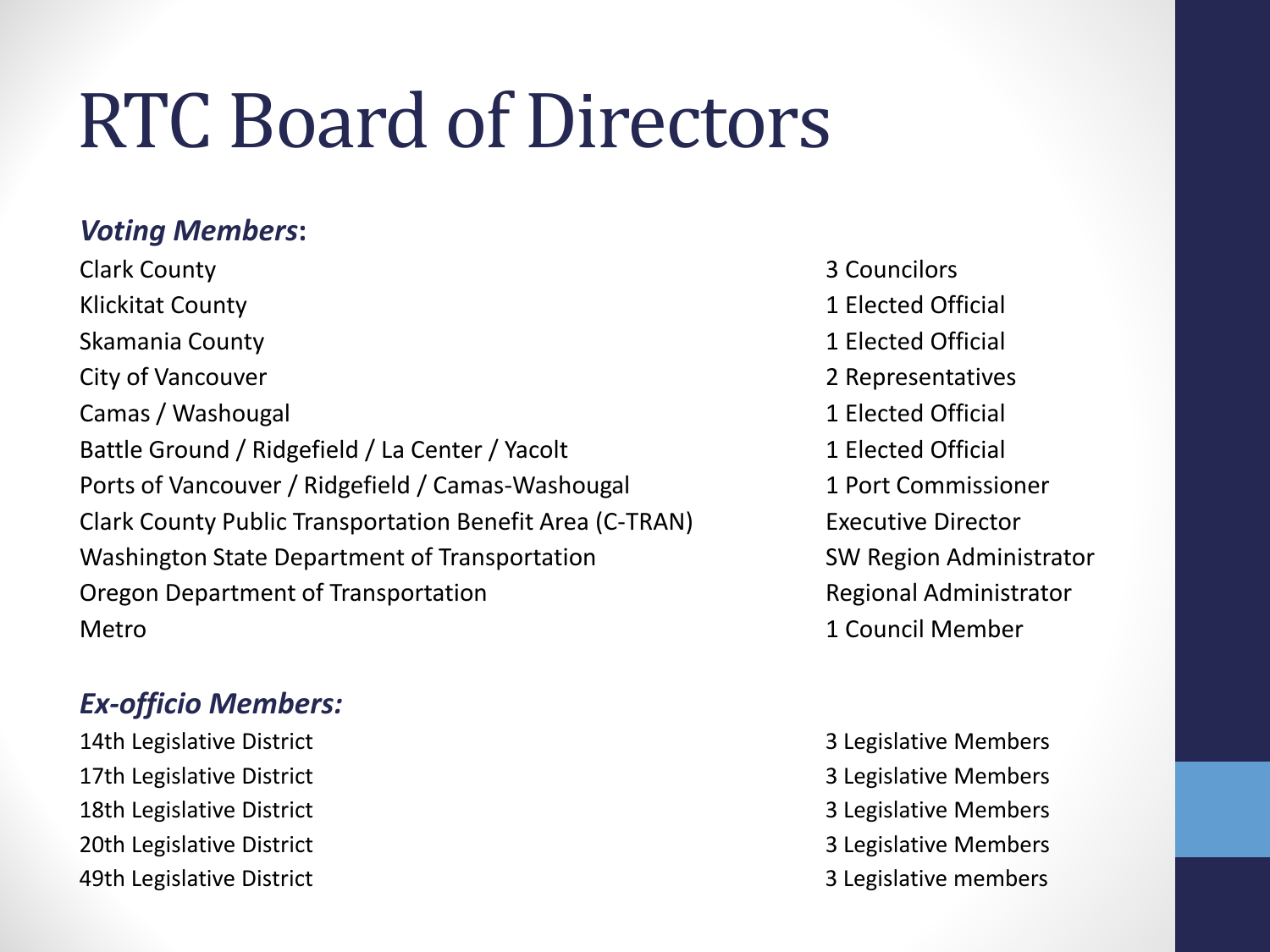## Core Programs and Services

#### **Project Funding**

- Manage regional federal flexible funding grant program (STP, CMAQ, TAP)
- Produce & Administer Transportation Improvement Program (TIP)
- Project development and grant writing consultation

#### **Regional Planning Program**

- Regional Transportation Plans
- Congestion Management Process
- Vancouver Area Smart Trek
- Skamania and Klickitat County RTPO
- Human Services Transportation Plans

#### **Technical Modeling/Data**

- Traffic Data Collection & Management
- Travel Forecasting Models & Analysis
- Air Quality Conformity Analysis
- Member Agency and Private Technical Services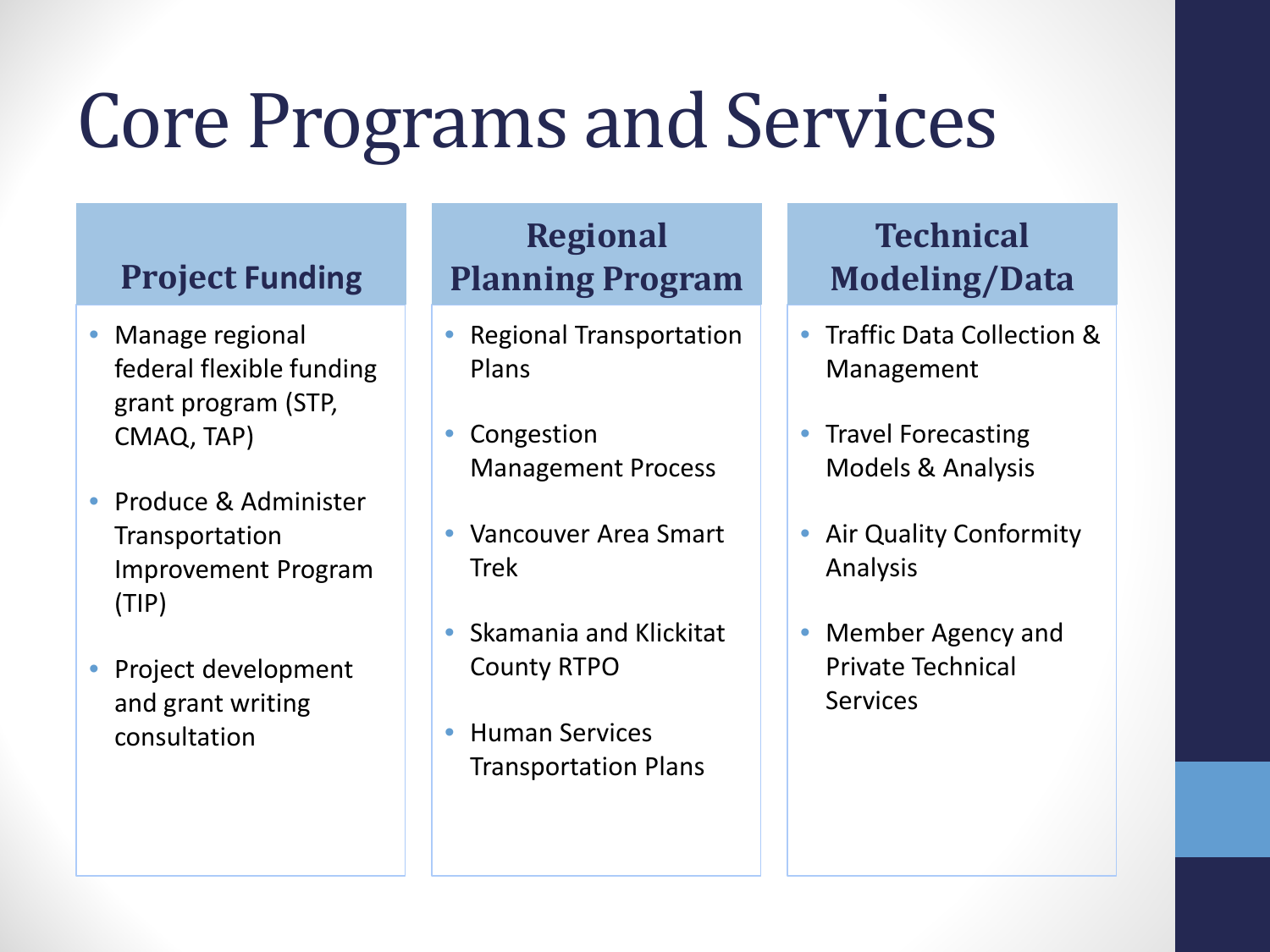## RTC Geography & Functions

RTC provides services across three counties in southwest Washington: Clark, Skamania and Klickitat. Functions and services provided are mandated by federal and state statutes, and vary by statute and county.

*(Detailed descriptions follow.)* 

| <b>Function</b>                                                                                     | <b>Geographic Coverage</b>             |
|-----------------------------------------------------------------------------------------------------|----------------------------------------|
| <b>Metropolitan Planning Organization</b><br>(Federal statute U.S.C. Title 23 Subpart C, S.450.300) | <b>Clark County</b>                    |
| <b>Transportation Management Area</b><br>(Federal statute U.S.C. Title 23 Subpart C, S.450.300)     | <b>Clark County</b>                    |
| <b>Regional Transportation Planning Organization</b><br>(State statute RCW 47.80)                   | Clark, Skamania, Klickitat<br>counties |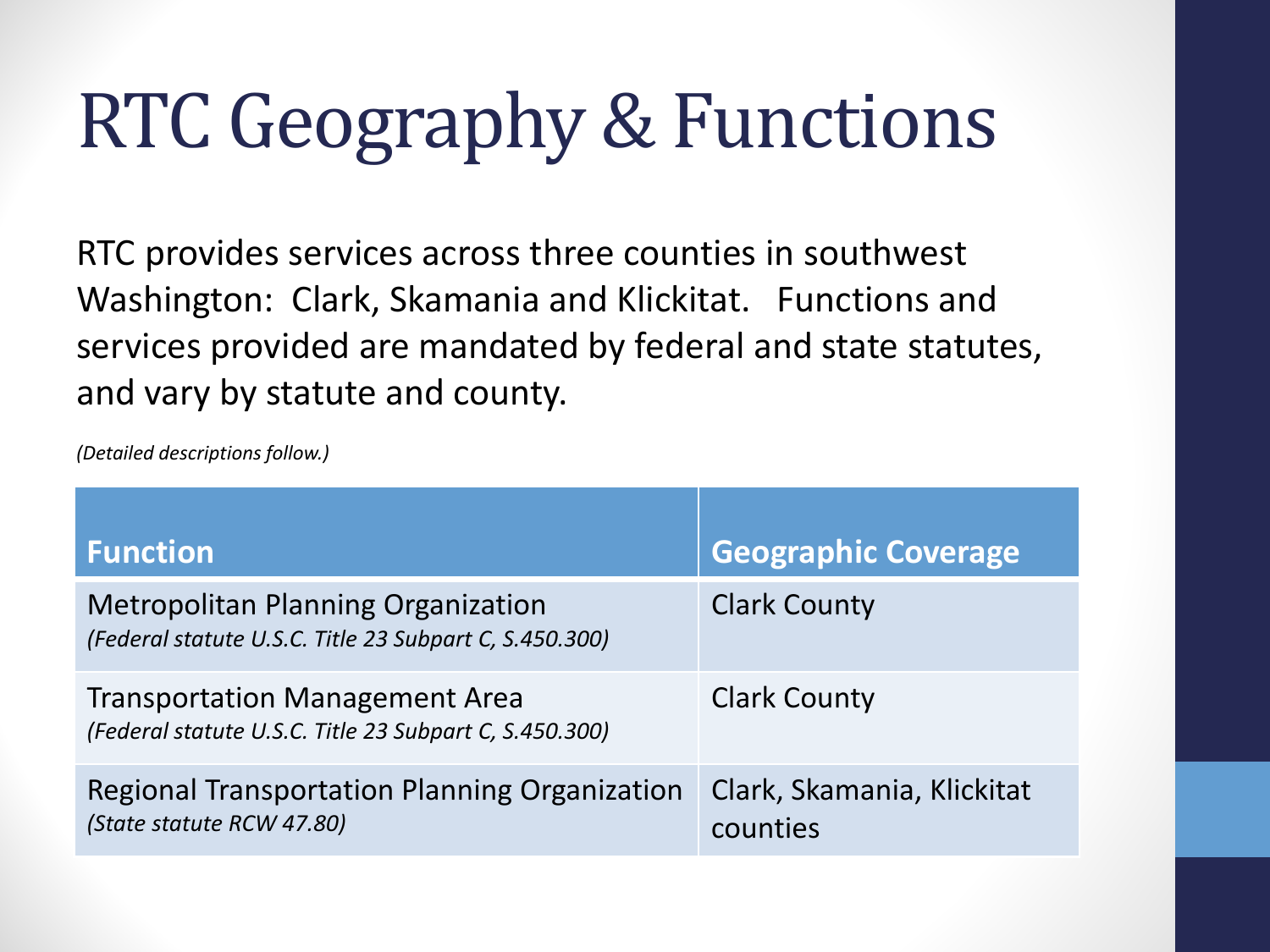## Metropolitan Planning Organizations (MPOs)



- Purpose is to ensure that the expenditure of federal transportation funds is based on a continuing, cooperative, and comprehensive process
- RTC is designated Lead agency for transportation planning and decisionmaking in the metropolitan planning area
- MPO Boundary must include the urbanized area and the contiguous geographic areas likely to become urbanized within 20 years
- There are 12 MPOs in Washington state (urbanized areas of more than 50,000 residents)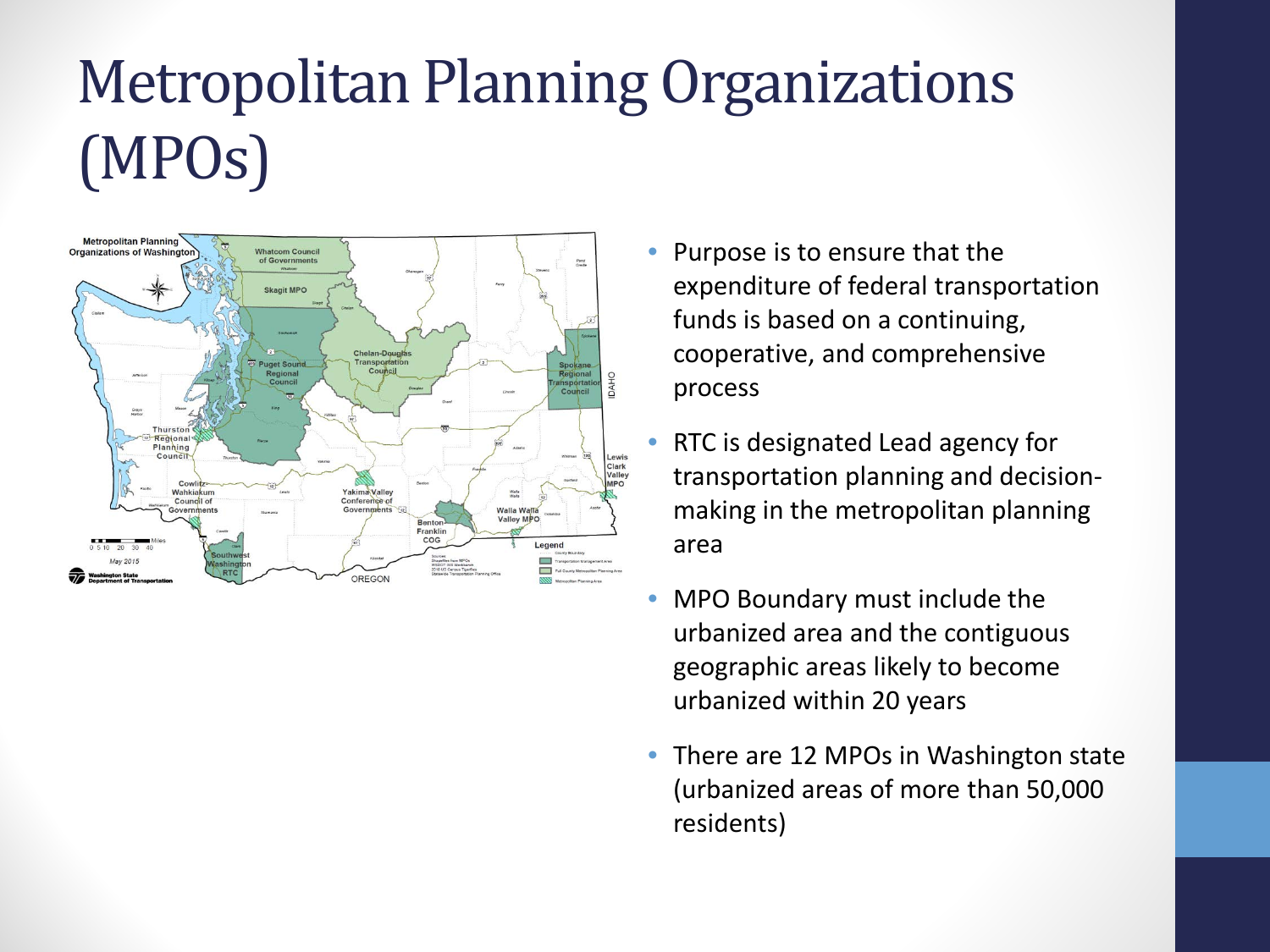## Transportation Management Areas (TMAs)



- TMA's are designated for urbanized areas over 200,000 in population by the U.S. Secretary of Transportation
- Greater authority is given to TMAs in project selection of federal funding programs
- The FHWA and FTA jointly review and evaluate the transportation planning process every four years
- Air-quality monitoring and maintenance plans are required, and FHWA and FTA jointly review to ensure air quality conformity regulations are followed
- Additional responsibilities of TMA's include:
- Congestion Management Process